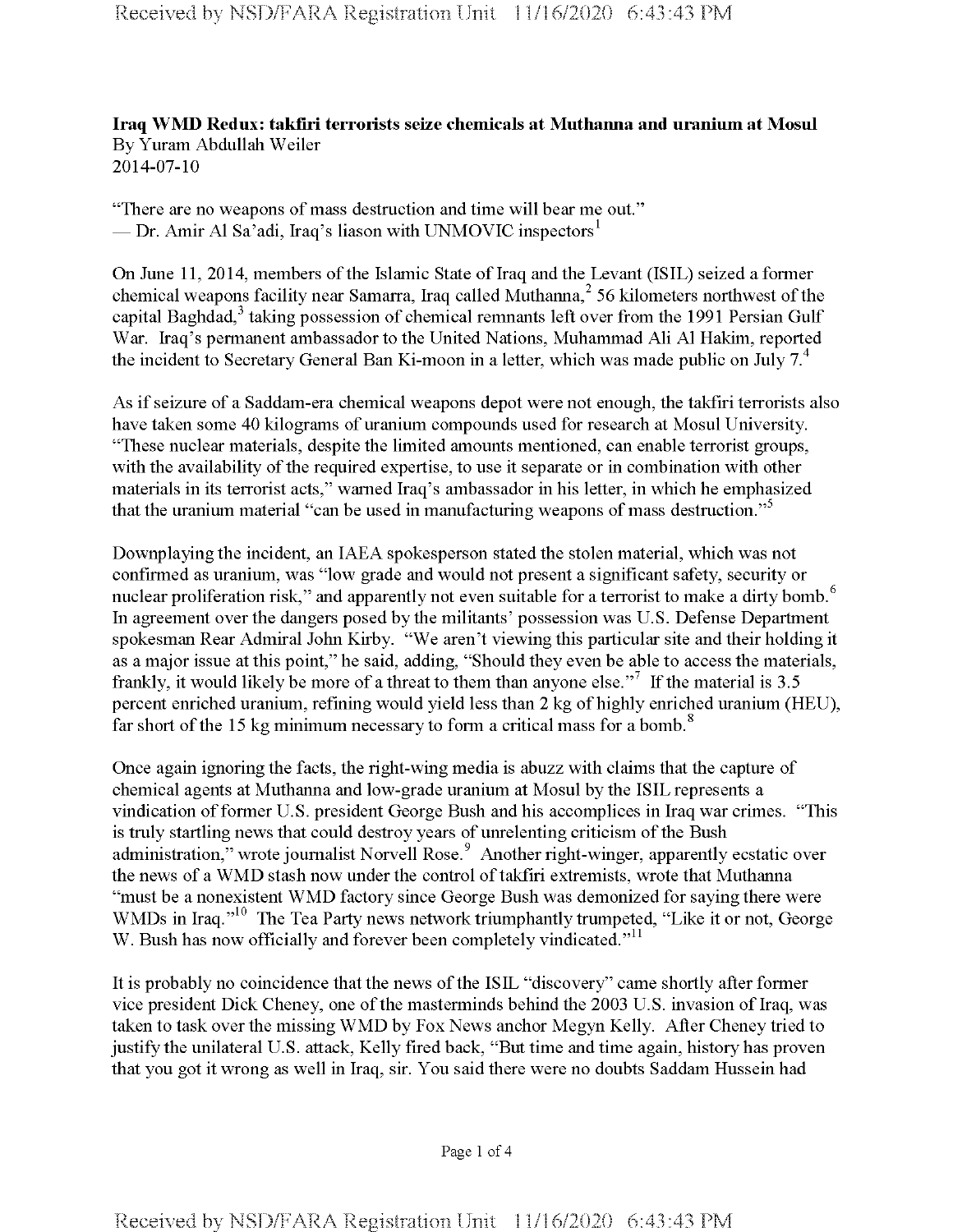weapons of mass destruction."<sup>12</sup> And that is exactly what Cheney told the audience at the Veterans of Foreign Wars 103rd National Convention in August of 2002.<sup>13</sup>

Cheney's interview with Kelly on Fox News followed a June 17 Wall Street Journal op-ed, coauthored with his daughter Liz, in which Cheney charged, "The fall of the Iraqi cities of Fallujah, Tikrit, Mosul and Tel Afar, and the establishment of terrorist safe havens across a large swath of the Arab world, present a strategic threat to the security of the United States."<sup>14</sup> This is the same pathological liar who, in 2002, insisted, "Our goal would be an Iraq that has territorial integrity, a government that is democratic and pluralistic, a nation where the human rights of every ethnic and religious group are recognized and protected."<sup>15</sup> Of course it was specifically the U.S. invasion of Iraq contrived by Cheney followed by support to "rebels" for overthrowing the sovereign government in Syria that caused the current tragedy in Iraq.

Not mentioned during the Fox News interview was the matter of the forged papers introduced as evidence by the Bush administration that Saddam was seeking to purchase yellowcake from Niger.<sup>16</sup> Assessed as forgeries by then head of the IAEA Mohammad ElBaradei, the documents were traceable back to then vice president Dick Cheney, according to former CIA analyst Ray McGovern.<sup>17</sup> At that time, Cheney had been willing to lie about an alleged security threat to gain support for his agenda for the first U.S. invasion of Iraq. When confronted about the issue in September 2003, he lied again and said, "I don't know what the truth is on the ground with respect to that."<sup>18</sup> Now, he is lying to manipulate the media into amplify the threat posed by ISIL extremists seizure of chemical agents at Muthanna and uranium from Mosul University.

Let us be clear that the chemical agents in Bunkers 13 and 41 at Muthanna do not represent Bush and Blair's long-sought WMD bonanza to justify their criminal acts in Iraq. When it submitted its s initial declaration to the Organization to Prevent Chemical Weapons (OPCW) in 2009 upon signing on to the Chemical Weapons Convention, Iraq had reported that some chemical agents from Saddam's ramp-up to the Kuwait invasion in 1990 remained.<sup>19</sup> Prior to that in 2007, the CIA had reported, "The majority of the Al Muthanna complex was bombed during Desert Storm, completely incapacitating Iraq's chemical weapon production capabilities, however, large stockpiles of chemical weapons and bulk agent survived."<sup>20</sup> However, the bombings also created a cleanup nightmare in Bunker 13, posing explosive, chemical and physical hazards to any personnel attempting to enter it. $^{21}$ 

The fact of the matter is that substantial portions of Iraq's stockpiles of chemical and biological weapons, along with the facilities to make them, were destroyed in the summer of 1991. This was later verified by the United Nations Special Commission (UNSCOM) and its successor, the United Nations Monitoring, Inspections, and Verification Commission (UNMOVIC).<sup>22</sup> Nevertheless, Bush and his Anglo cohort Blair insisted on invading Iraq on the pretext that the former dictator, Saddam, was concealing weapons of mass destruction from UN inspectors, based on faulty intelligence reports that Iraq had reconstituted its nuclear weapons program and was capable of quickly weaponizing a variety of chemical and biological warfare agents.<sup>23</sup>

"Strangely, no one seemed inclined to test the thesis that the missing chemical and biological weapons had in fact been destroyed in 1991," wrote Hans Blix, former IAEA director general and head of UNMOVIC.<sup>24</sup> Additional confirmation concerning a lack of any threat from Iraq

Page 2 of 4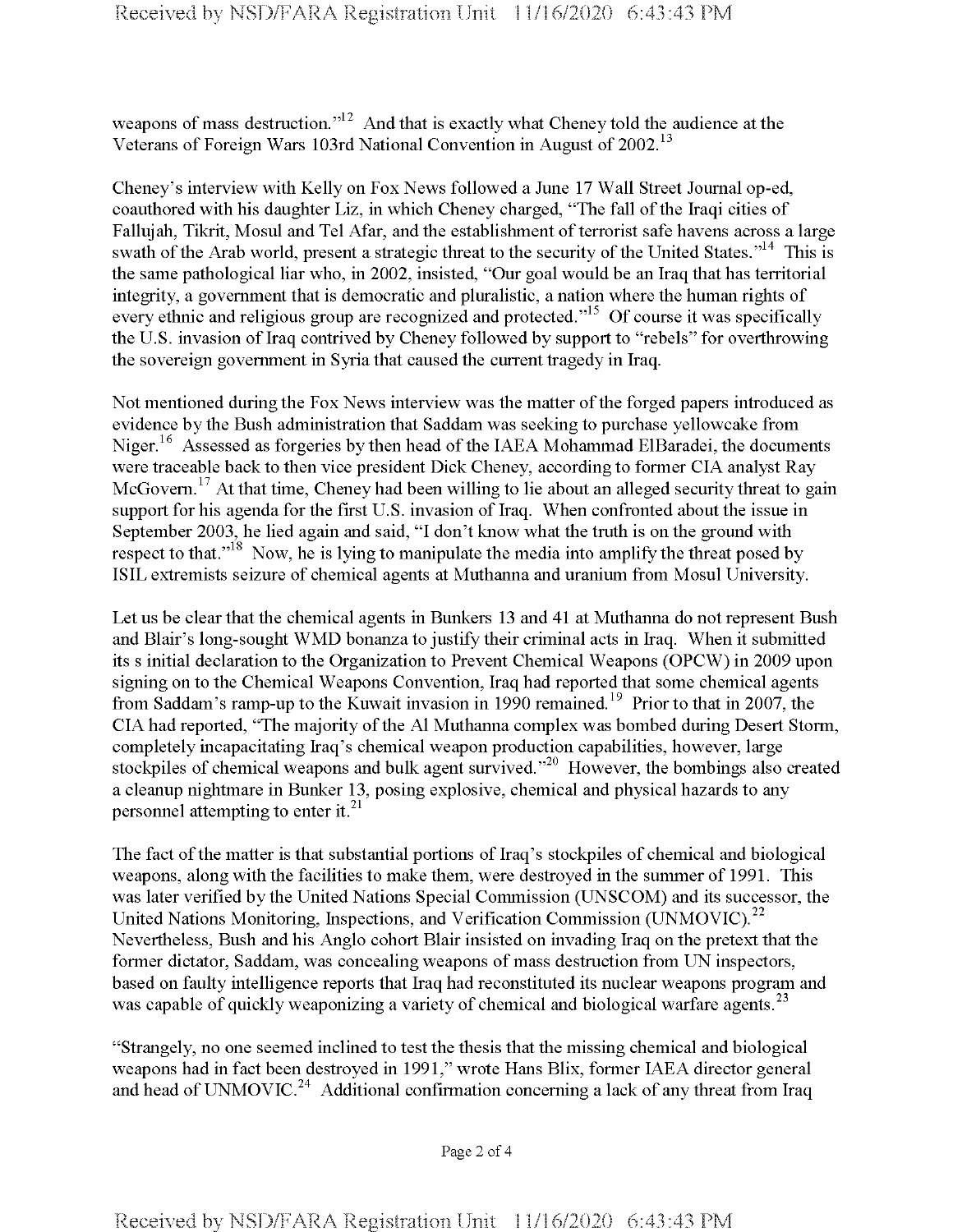came from General Tommy Franks, who briefed Bush on September 6, 2002. "Mr. President, we've been looking for Scud missiles and other weapons of mass destruction for ten years and haven't found any yet," Franks conceded. $2^5$  So now, to the glee of the Bush-Cheney apologists, the ISIL has overrun a former chemical weapons plant and stolen some uranium compounds, which, from their distorted reactionary perspectives, constitutes a "vindication" of these neocon humanoid pathogens.

As Deputy Head of Hezbollah Sheikh Naim Qassem correctly pointed out, "America and its allies are responsible for the bringing in and financing of Takfiri terrorism in our region through the Syrian gate."<sup>26</sup> Indeed, the recent ISIL activity bears the trademark<sup>27</sup> of a Zionist-initiated, American-backed false flag operation designed to maintain chaos in Iraq and the region, thus diverting attention as the Zionists carry out their genocide on Palestinians in Gaza.

## Endnotes

<sup>2</sup> "A1 Aslihah al Kimawiyah taht Saytarat Da'esh," *Alhadeeth,* July 9, 2014, accessed July 9, 2014, http://www.alhadath-tv.com/2014/07/Q9/%D8%A7%D9%84%D8%A7%D8%B3%D9%84%D8%AD%D8%A9- %D8%A7%D9%84%D9%83%D9%8A%D9%85%D8%A7%D9%88%D9%8A%D8%A9- %D8%A7%D9%84%D8%B9%D8%B1%D8%A7%D9%82%D9%8A%D8%A9-%D8%AA%D8%AD%D8%AA- %D8%B3%D9%8A%D8%B7%D8%B1%D8%A9/.

9 Norvell Rose, "WAS BUSH RIGHT? Reports from Iraq Say Jihadi Terrorists Have Seized a Stockpile of Saddam's Chemical Weapons*\" Liberty News,* June 19, 2014, accessed July 9, 2014, http://www.libertvnews.com/2014/06/was-bush-right-reports-ffom-iraq-say-iihadi-terrorists-have-seized-astockpile-of-saddams-chemical-weapons/#sthash.9NpOGLfi.dpuf.

Page 3 of 4

<sup>1</sup> Hans Blix, *Disarming Iraq* (New York: Pantheon Books, 2004), 257.

<sup>&</sup>lt;sup>3</sup> "Iraq: 'Terrorists' seize ex-chemical weapons site," *Marine Corps Times*, July 8, 2014, accessed July 10, 2014, http://www.marmecorpstimes.com/article/20140708/NEWS08/307080Q79/Iraq-Terrorists-seize-ex-chemicalweapons-site.

<sup>&</sup>lt;sup>4</sup> Michelle Nichols and Missy Ryan, "Iraq tells U.N. 'terrorist groups' seized former chemical weapons depot," *Reuters,* July 8, 2014, accessed July 9, 2014, http://www.reuters.com/article/2014/07/Q8/us-iraq-securitvchemicalweapons-idUSKBN0FD26K20140708.

<sup>5</sup> Michelle Nichols, "Exclusive: Iraq tells U.N. that 'terrorist groups' seized nuclear materials," *Reuters,* July 8, 2014, accessed July 10, 2014, http://www.reuters.com/article/2014/07/Q9/us-iraq-securitv-nuclearidUSKBN0FE2KT20140709.

<sup>6</sup> Alan Cowell, "'Low-Grade' Nuclear Material Is Seized by Rebels in Iraq, U.N. Says," *New York Times,* July 10, 2014, accessed July 10, 2014, http://www.nytimes.com/2014/07/11/world/middleeast/iraq.html?  $r=0$ .

<sup>7</sup> "Iraq Tells UN ISIL Seized Chemical Arms Depot," *Electronic Resistance,* July 9, 2014, accessed July 10, 2014, http://electromcresistance.net/featured-news/iraq-tells-un-isil-seized-chemical-amis-depot/.

<sup>8</sup> "Critical Mass," *National Science Digital Library,* Atomic Archive, n.d., accessed July 10, 2014, http://www.atomicarchive.com/Fission/Fission3.shtml.

<sup>&</sup>lt;sup>10</sup> Sara Noble, "Democrats and Bush Were Right! There Were WMDs in Iraq!" Independent Sentinel, June 20, 2014, accessed July 9, 2014, http://www.independentsentinel.com/democrats-and-bush-were-right-there-were-wmds-iniraq/.

<sup>11</sup> Jennifer Burke, "Bush Vindicated: Islamic Terrorists Overtake Saddam's WMD Facilities," *Tea Party News Network,* June 20, 2014, accessed July 9, 2014, http://www.tpnn.com/2014/06/20/bush-vindicated-islamic-terroristsovertake-saddams-wmd-facilities/.

<sup>12</sup> Howard Kurz, "Megyn Kelly vs. Dick Cheney: An accountability moment for the ex-veep," *Fox News,* June 20, 2014, accessed July 9, 2014, http://www.foxnews.com/politics/2014/06/20/megvn-kellv-vs-dick-chenevaccountability-moment-for-ex-veep/.

<sup>13</sup> Dick Cheney, "Vice President Speaks at VFW 103rd National Convention," *The White House,* Office ofthe Press Secretary, August 26, 2002, accessed July 10, 2014, http://georgewbushwhitehouse.archives.gov/news/releases/2002/08/20020826.html.